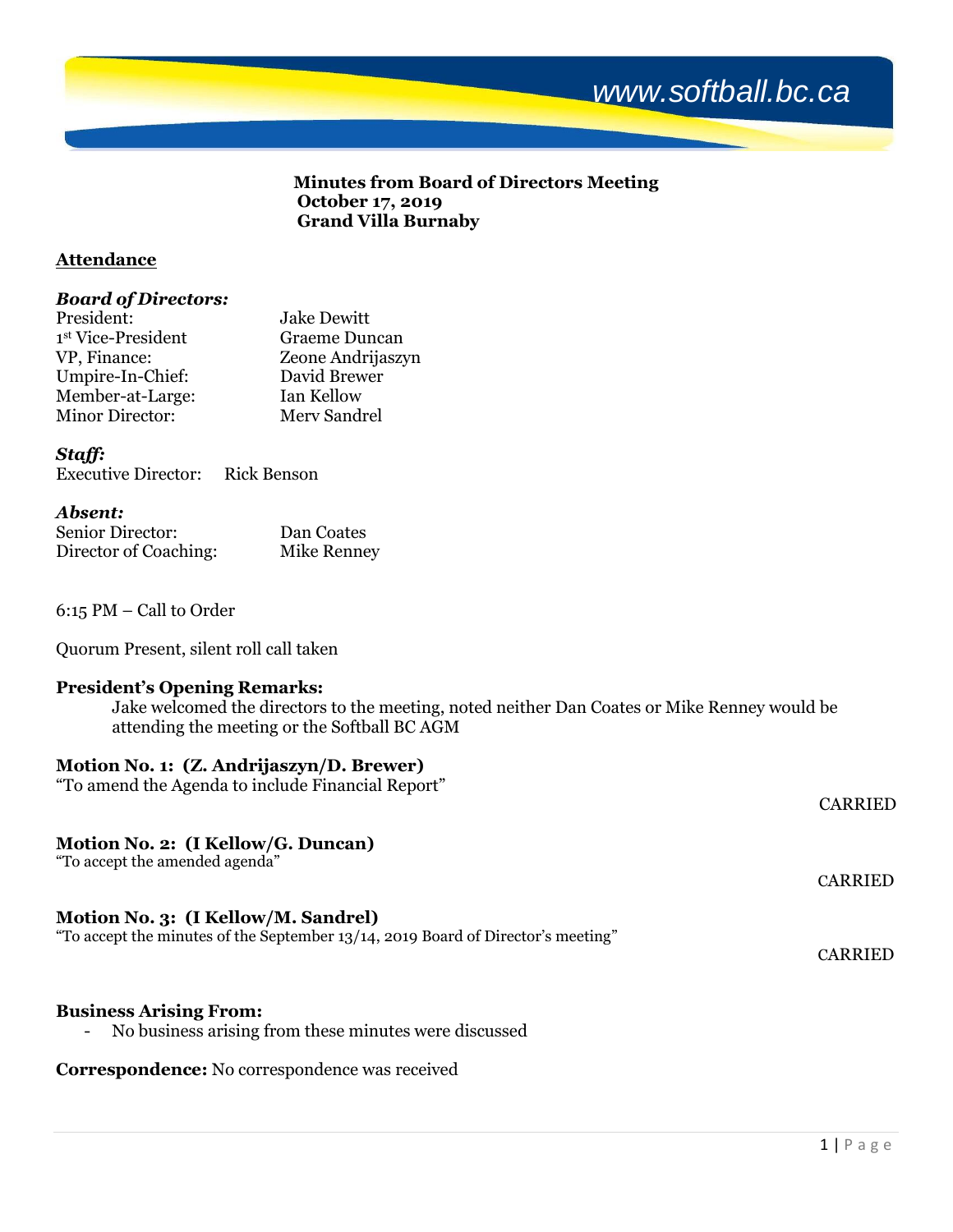# *www.softball.bc.ca*

**REPORTS** 

#### **Directors reports included in the pre AGM package were accepted as reports for this meeting**

**Motion # 5 (G. Duncan/I. Kellow)** "To accept and approve the written and reports of the board as submitted"

#### *CARRIED*

#### **ADVISORY COUNCIL MOTIONS**

**Motion # 6 (D. Brewer/Z. Andrijaszyn)** "" to bring back to the floor, special operating motions which had been tabled from the September board meeting" *CARRIED* 

| #1, Article 7.3 and 8.2 e) motion was presented, no changes had been made | Motion # 6 (M. Sandrel/Z. Andrijaszyn) to accept the motion as presented o for $-$ 6 against      | <b>DEFEATED</b>  |
|---------------------------------------------------------------------------|---------------------------------------------------------------------------------------------------|------------------|
| #2, Article 7.7 G iii) 5 run maximum                                      |                                                                                                   |                  |
|                                                                           | Motion $\#$ 7 (D. Brewer/ M. Sandrel) to accept the motion as presented 3 for-1 against-1 abstain | <b>CARRIED</b>   |
| #3 Article 10.2 e) iii) adult provincial entry fees                       |                                                                                                   |                  |
|                                                                           | Motion # $8$ (J. Dewitt/D. Brewer) to accept the motion as presented 6 for - 0 against            | <b>CARRIED</b>   |
| #4 Article 9.6 a) Provincial Draw and Format                              |                                                                                                   |                  |
|                                                                           | Motion # 9 (J. Dewitt/D. Brewer) to accept the motion as presented 6 for $-$ 0 against            | <b>CARRIED</b>   |
| #5 Article 9.5 d) Registration of teams for Provincial Championships      |                                                                                                   |                  |
|                                                                           | Motion # 10 (G. Duncan/D. Brewer) to accept the motion as presented 6 for $-$ 0 against           |                  |
|                                                                           |                                                                                                   | <b>CARRIED</b>   |
| #6 Article 9.5 a) Registration of teams for Provincial Championships      |                                                                                                   |                  |
|                                                                           | Motion # 11 (G. Duncan/J. Dewitt) to accept the motion as presented 6 for $-$ 0 against           | <b>CARRIED</b>   |
| #7 Article 9.10 d) U19 playing with or against seniors                    |                                                                                                   |                  |
|                                                                           | Motion # 12 (J. Dewitt/G. Duncan) to accept the motion as presented o for $-6$ against            |                  |
|                                                                           |                                                                                                   | <b>DEFEATED</b>  |
| #8 Article 9.1 Senior A leading to a championship                         |                                                                                                   |                  |
|                                                                           | Motion # 13 (I. Kellow/M. Sandrel) to accept the motion as presented o for $-6$ against           | <b>DEFEATED</b>  |
| #9 Article 9.6 stopping the clock during an injury                        |                                                                                                   |                  |
|                                                                           | Motion # 14 (D. Brewer/I. Kellow) to accept the motion as presented 6 for $-$ 0 against           |                  |
|                                                                           |                                                                                                   | <b>CARRIED</b>   |
| #10 Article 7.7 G) ii) announcing pitching changes at U12                 |                                                                                                   |                  |
|                                                                           |                                                                                                   | <b>WITHDRAWN</b> |
| #11 New Article players signing with an association                       |                                                                                                   |                  |
|                                                                           | Motion #15 (G. Duncan/M. Sandrel) to accept the motion as presented 6 for $-$ 0 against           | <b>CARRIED</b>   |
|                                                                           |                                                                                                   |                  |